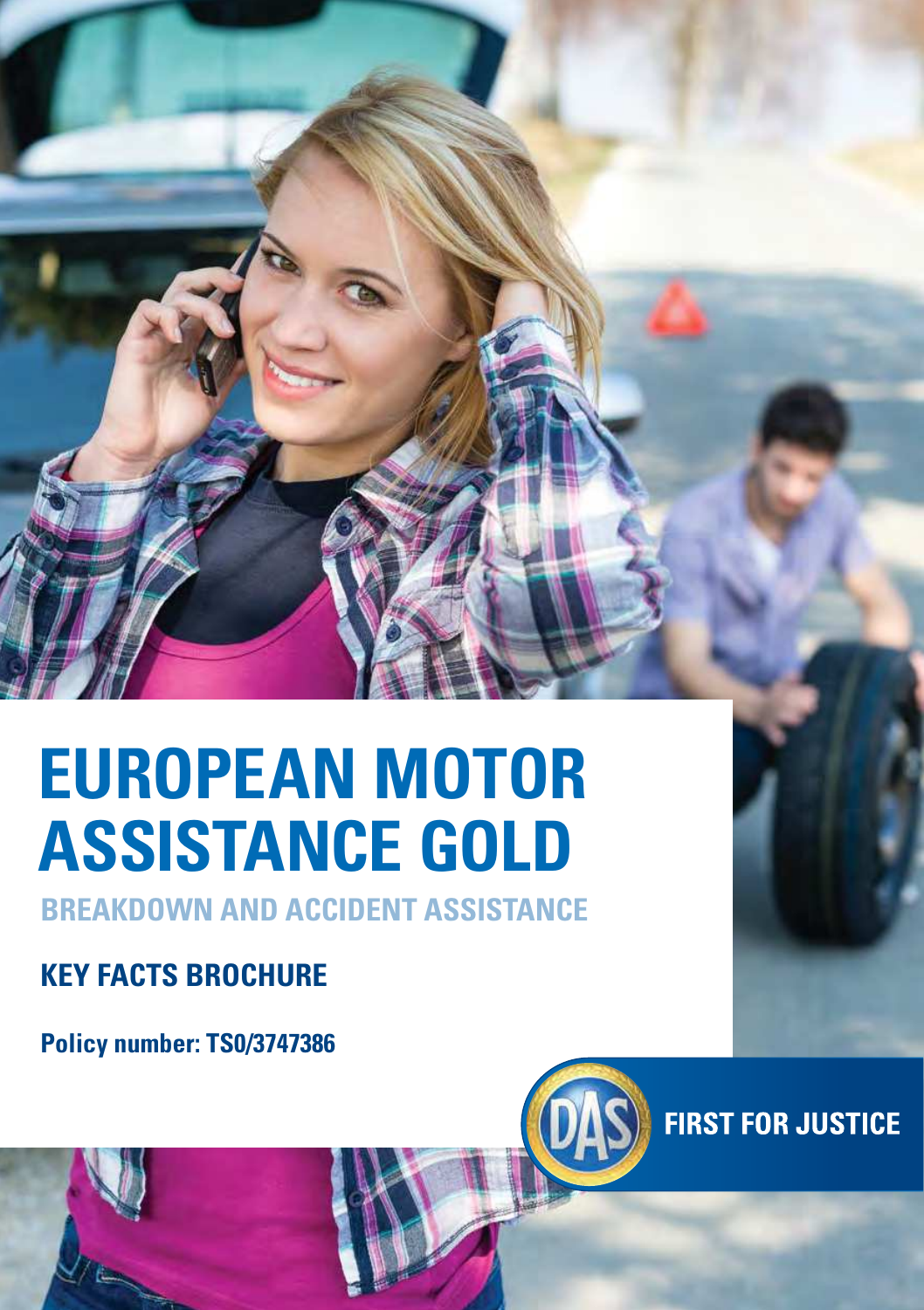### **WHY YOU NEED EUROPEAN MOTOR ASSISTANCE GOLD**

#### **COVER**

- **24-HOUR HELPLINE SERVICES**
- **ROADSIDE ASSISTANCE**
- **ROADSIDE REPAIRS**
- **E** RECOVERY SERVICE
- **GET-YOU-TO-YOUR-DESTINATION SERVICE**
- **E** MESSAGE RELAY
- **E** HOME BREAKDOWN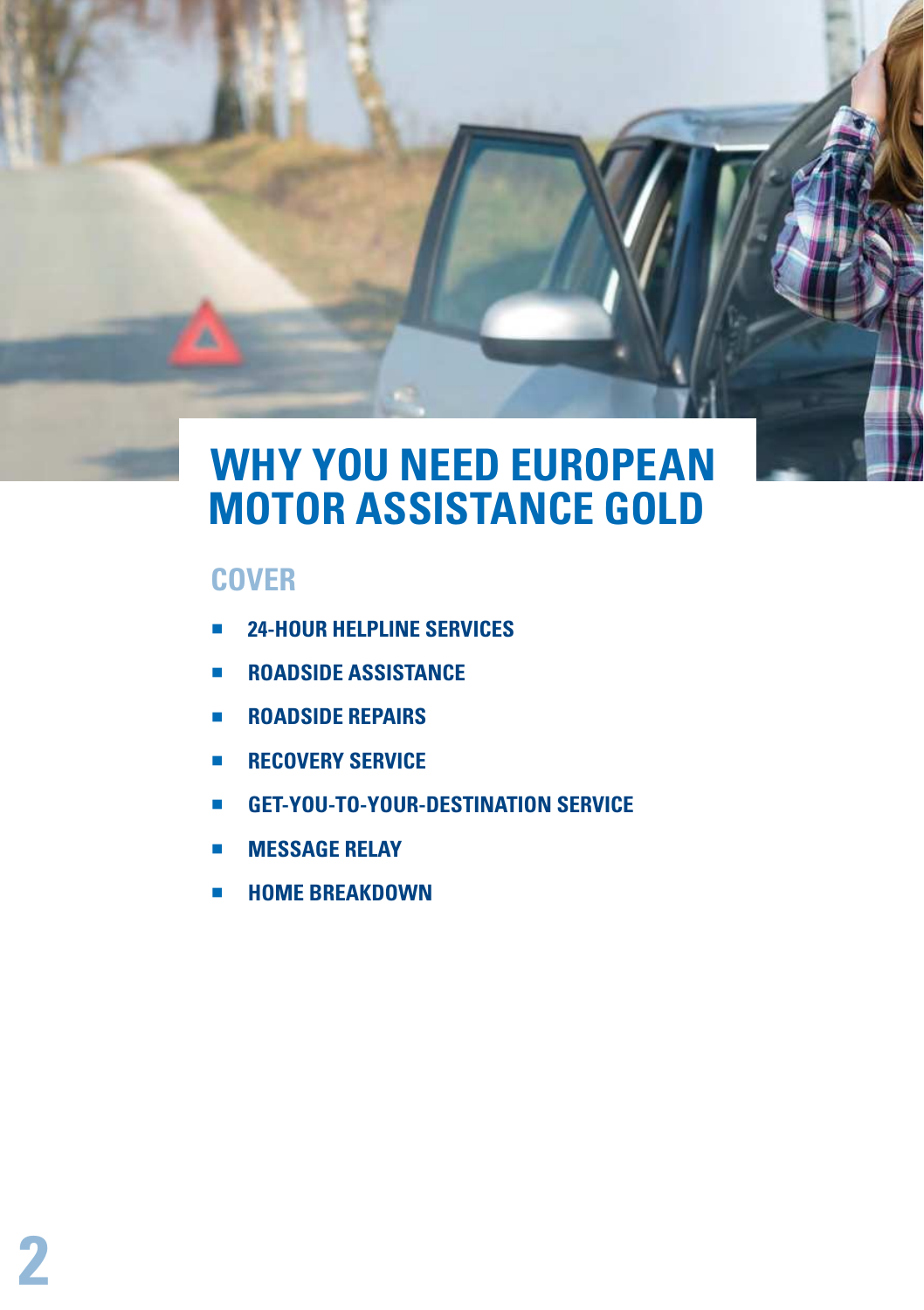## **WELCOME TO EUROPEAN MOTOR ASSISTANCE GOLD**

**DAS European Motor Assistance Gold cover is a peace-of-mind package for drivers in the UK and Europe. If something goes wrong with your vehicle, just one phone call to DAS means that help is on the way.**

Unlike many other breakdown policies, this policy will cover whoever is driving the vehicle in the event of a breakdown or accident. It also extends to any caravan or trailer on tow at the time.

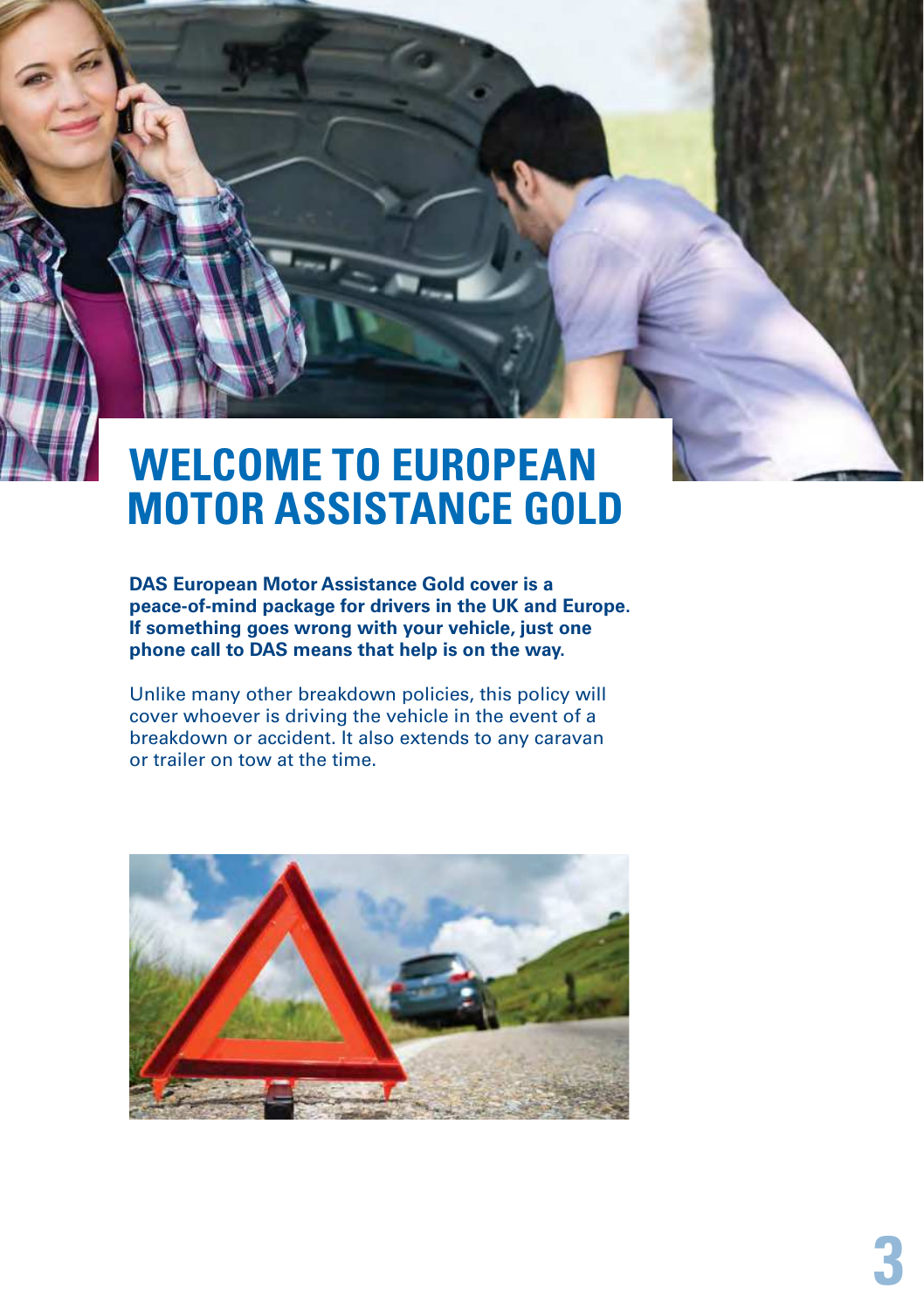

### **WHY THIS COVER IS VITAL**

**Most vehicles today have complicated engine management systems. When they go wrong, specialist knowledge is needed to repair them. DIY roadside repairs are an option only for the simplest of breakdowns.**

Motorway recovery rates and minimum charges by garages can be very costly. Just one call-out fee will far exceed your premium for DAS European Motor Assistance Gold cover. What's more, it can be very difficult to find a breakdown service when you need it most. In contrast, DAS operators are on standby 24 hours a day, 365 days a year, alerting mobile units within minutes of your call. With cover in place, there are no emergency call-out charges and the first hour's labour at the roadside is free.

#### **ACCREDITED OPERATORS**

**All agents we use to provide service to you under this policy have been vetted for their professionalism and compliance with quality standards.**

We provide extensive and rapid access to suitable repairers where necessary. We are not tied to any single company or organisation. This gives us greater flexibility at times of peak demand, such as bank holidays, to get help to you as quickly as at other times.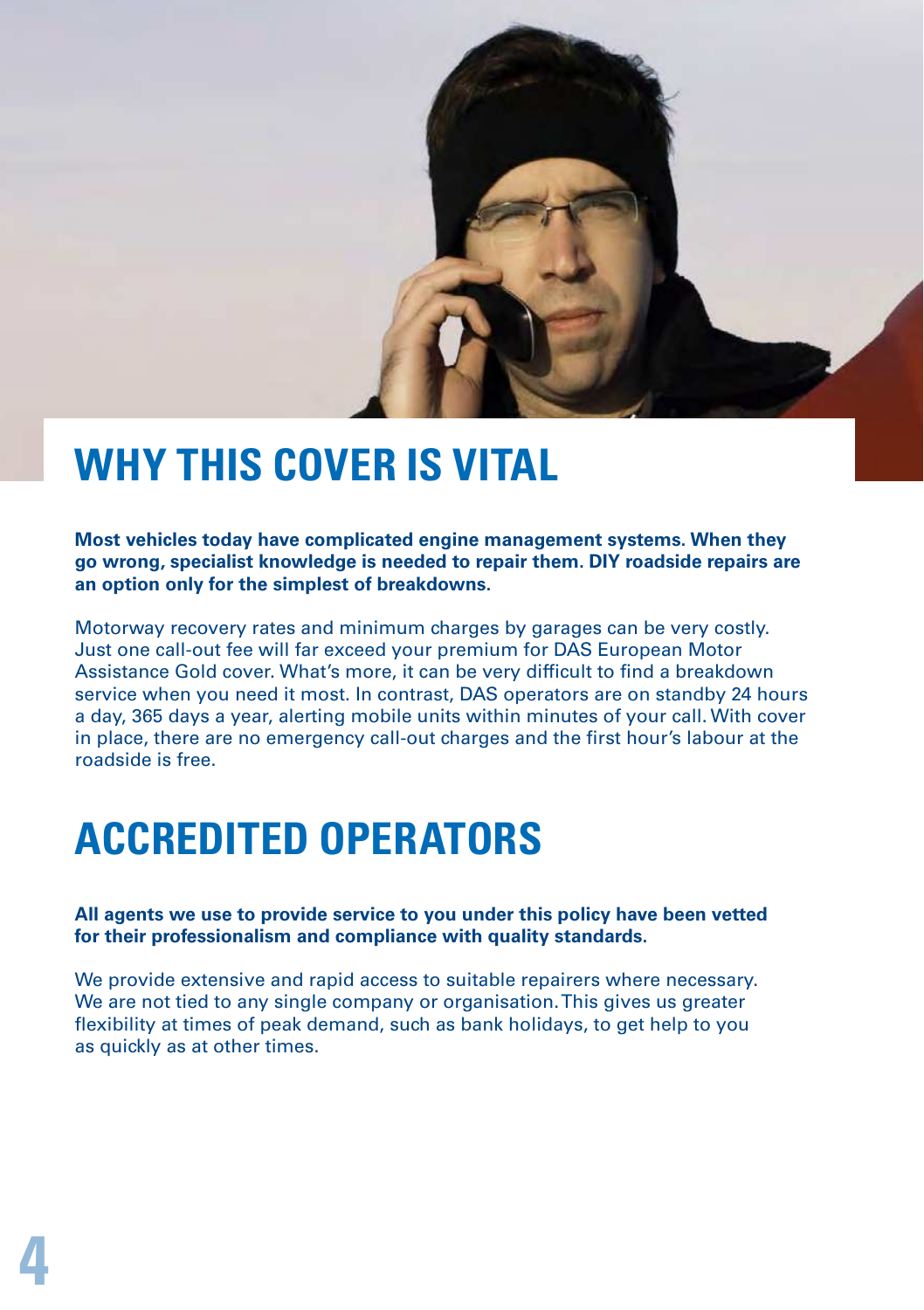# **NO PROBLEM!**

**Although DAS cover is inexpensive, it is not restrictive. In addition to attending a breakdown or accident, we will help in many other ways.**

32.

Flat battery? We will jump-start your vehicle or charge the battery, as appropriate. Puncture? Call us to fit your serviceable spare.

# **THE SMALL PRINT**

Cars, car-derived vans and motorcycles are eligible for DAS European Motor Assistance Gold. Please ask for details of separate policies which cover purpose-built vans and other commercial vehicles.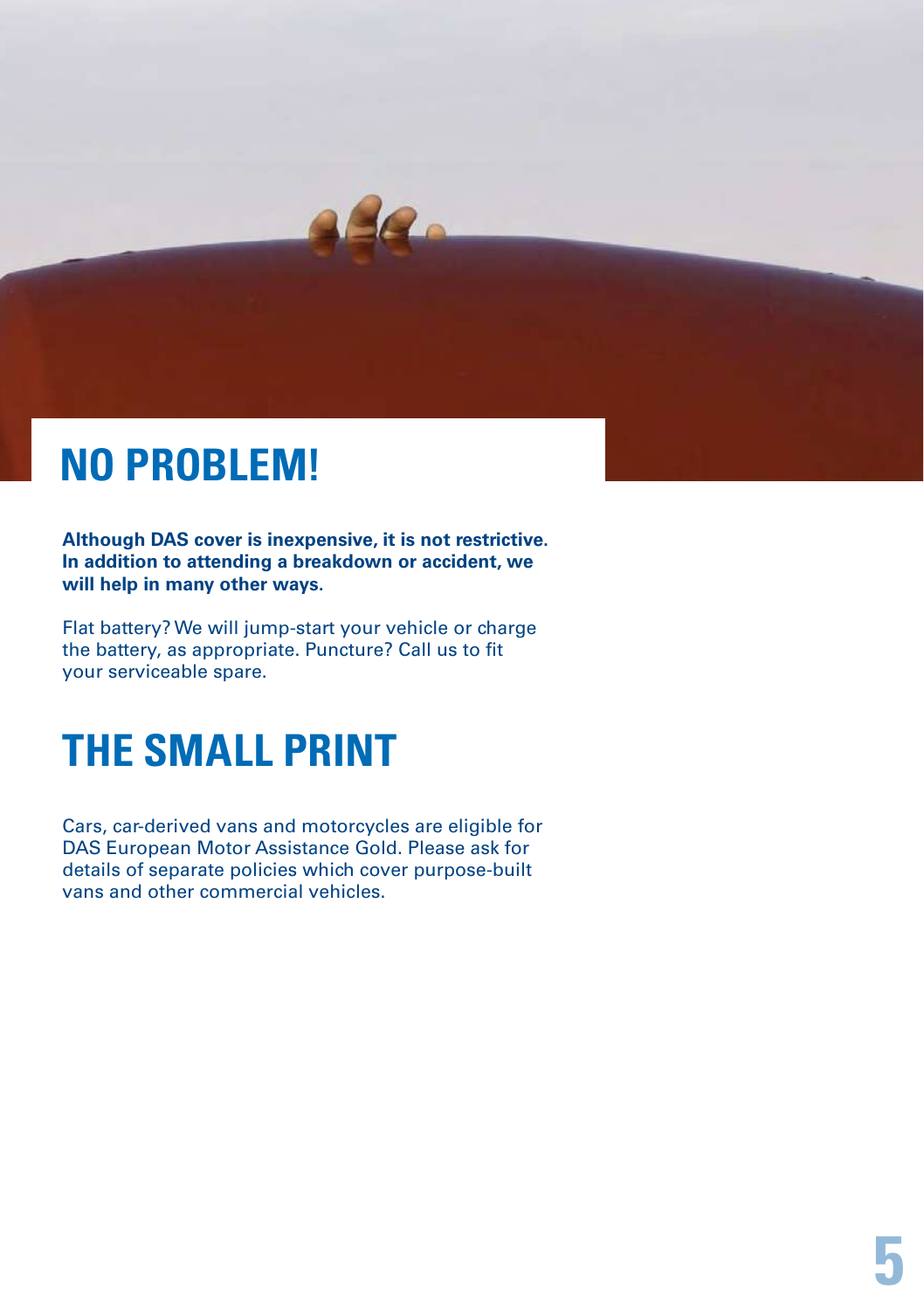

# **POLICY SUMMARY**

**This policy summary provides key information about European Motor Assistance Gold which you should read. It does not contain the full terms and conditions of the policy, which can be found in the European Motor Assistance Gold policy document.**

Unless otherwise agreed with the person who sells you this insurance, your cover will be valid for one year or until you have made six claims if this is sooner.

European Motor Assistance Gold is an Assistance Insurance contract. It will assist you or anyone driving your vehicle with your permission if the insured vehicle is immobilised due to a breakdown, accident or theft.

| <b>Features and benefits</b>                                                                                                                                                                                                                      | <b>Significant exclusions or limitations</b>                                                                                                                                                  | Where to look in your policy                                                                                                          |
|---------------------------------------------------------------------------------------------------------------------------------------------------------------------------------------------------------------------------------------------------|-----------------------------------------------------------------------------------------------------------------------------------------------------------------------------------------------|---------------------------------------------------------------------------------------------------------------------------------------|
| We will organise and provide<br>emergency assistance as<br>described below 24 hours a<br>day, 365 days a year if the<br>vehicle you have insured<br>with us breaks down.                                                                          | Your vehicle must not weigh more<br>than 3.5 tonnes gross vehicle mass<br>or be over 5.5 metres in length or<br>2.3 metres wide<br>You are covered for a maximum<br>of six breakdowns a year. | THE MEANING OF WORDS<br><b>IN THIS POLICY</b><br><b>Vehicle</b><br><b>COVER</b>                                                       |
| <b>EMERGENCY ROADSIDE</b><br><b>REPAIRS AND HOME</b><br><b>RRFAKDOWN</b><br>We will select a contractor<br>and arrange for them to attend<br>the scene of the breakdown<br>and, where possible, carry<br>out emergency repairs to your<br>vehicle | Cover is limited to the contractor's call-<br>out costs and up to one hour's labour<br>costs.                                                                                                 | <b>ASSISTANCE SERVICES</b><br><b>UNDER THIS POLICY</b><br><b>Sub-section A and B</b><br><b>1 EMERGENCY ROADSIDE</b><br><b>REPAIRS</b> |
| <b>VEHICLE RECOVERY</b><br>We will take your vehicle and<br>anyone in it to a suitable repairer<br>or to your home if this is nearer.<br>The policy covers the cost of this.                                                                      | Cover applies if your vehicle cannot be<br>repaired where you break down within<br>one hour of our arrival<br>Recovery is to a single destination.                                            | <b>ASSISTANCE SERVICES</b><br><b>UNDER THIS POLICY</b><br><b>Sub-section A and B</b><br><b>2 VEHICLE RECOVERY</b>                     |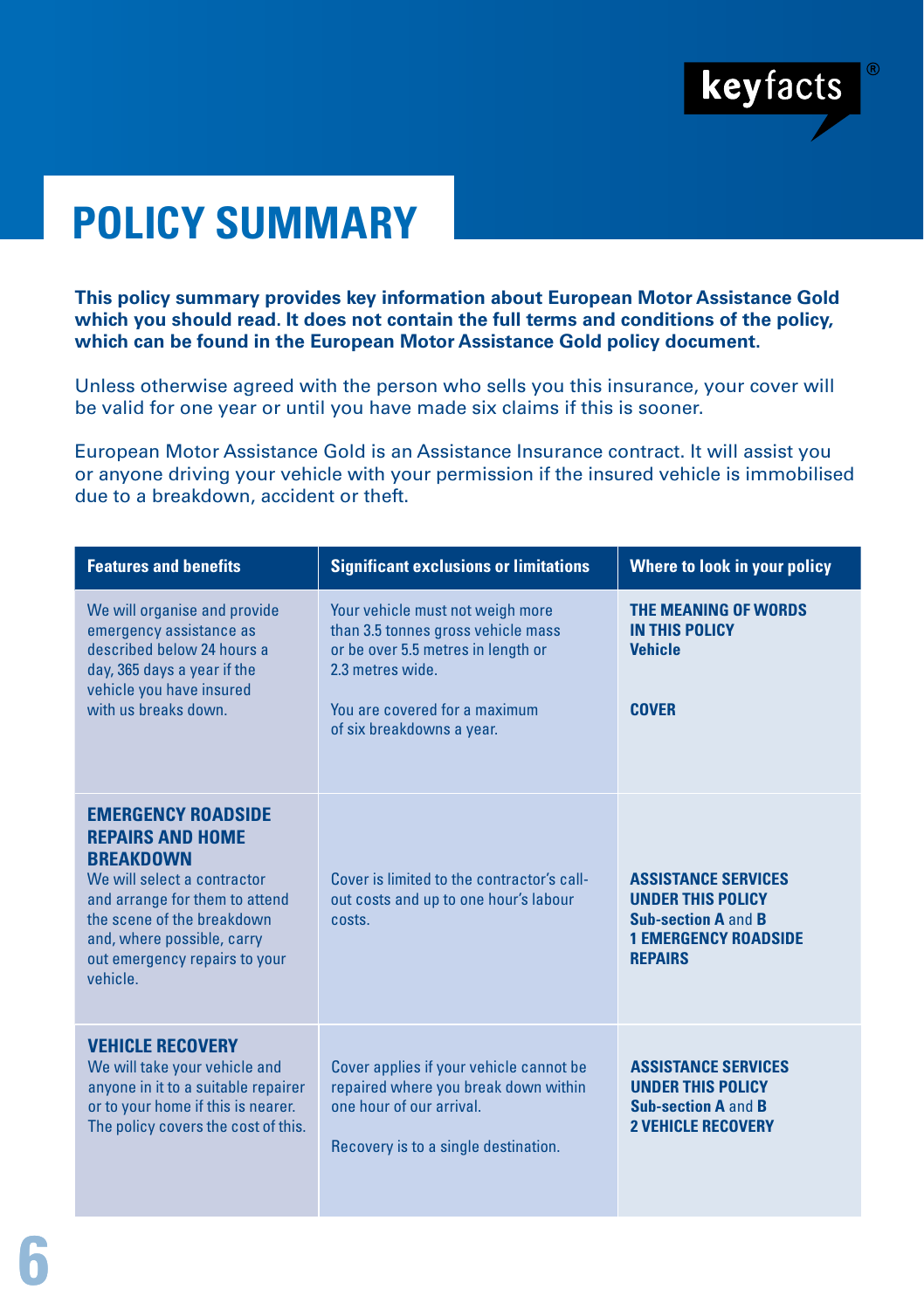| <b>Features and benefits</b>                                                                                                                                                                        | <b>Significant exclusions or limitations</b>                                                                                                                                                                                                                 | Where to look in your policy                                                                                                               |
|-----------------------------------------------------------------------------------------------------------------------------------------------------------------------------------------------------|--------------------------------------------------------------------------------------------------------------------------------------------------------------------------------------------------------------------------------------------------------------|--------------------------------------------------------------------------------------------------------------------------------------------|
| <b>GETTING YOU TO</b><br><b>YOUR DESTINATION</b><br>We will arrange and pay either:                                                                                                                 | Cover applies if your vehicle cannot<br>be repaired on the same day as<br>the breakdown.                                                                                                                                                                     | <b>ASSISTANCE SERVICES</b><br><b>UNDER THIS POLICY</b><br><b>Sub-section A and B</b><br><b>3 GETTING YOU TO</b><br><b>YOUR DESTINATION</b> |
| to transport your vehicle,<br>you and anyone else in<br>your vehicle or both to a<br>destination(s); or                                                                                             | You and anyone else in your vehicle must<br>all go to the same destination.<br>If you are outside the UK we will not pay<br>more than the value of your vehicle.                                                                                             | <b>3 GETTING YOU TO</b><br><b>YOUR DESTINATION</b><br>(a)                                                                                  |
| to transport you and anyone<br>else in your vehicle to a<br>hotel and reimburse the<br>cost of your overnight hotel<br>accommodation; or                                                            | The most we will pay is £50 per person,<br>per night for accommodation. The most<br>you can claim for hotel accommodation<br>is £300 per breakdown within the UK,<br>or £500 for accommodation within the<br>Republic of Ireland or the European<br>mainland | <b>3 GETTING YOU TO</b><br><b>YOUR DESTINATION</b><br>(c)                                                                                  |
|                                                                                                                                                                                                     | DAS will decide how best to help you.<br>The most we will pay for all claims arising<br>from the same breakdown is:<br>■ £300 inside the UK<br>■ £3,000 outside the UK.                                                                                      | <b>3 GETTING YOU TO</b><br><b>YOUR DESTINATION</b>                                                                                         |
| for you to hire a vehicle to<br>continue your journey.                                                                                                                                              | The most we will pay for any one<br>claim for vehicle hire outside of the UK<br>is £750.<br>The vehicle supplied must remain within<br>the territorial limit.                                                                                                | <b>3 GETTING YOU TO</b><br><b>YOUR DESTINATION</b><br>(b)                                                                                  |
| <b>EMERGENCY MESSAGE</b><br><b>SERVICE</b><br>When you contact us to report<br>a breakdown claim you can ask<br>us to pass on a message to a<br>member of your family, friend or<br>work colleague. |                                                                                                                                                                                                                                                              | <b>ASSISTANCE SERVICES</b><br><b>UNDER THIS POLICY</b><br><b>Sub-section A</b><br><b>4 EMERGENCY MESSAGE</b><br><b>SERVICE</b>             |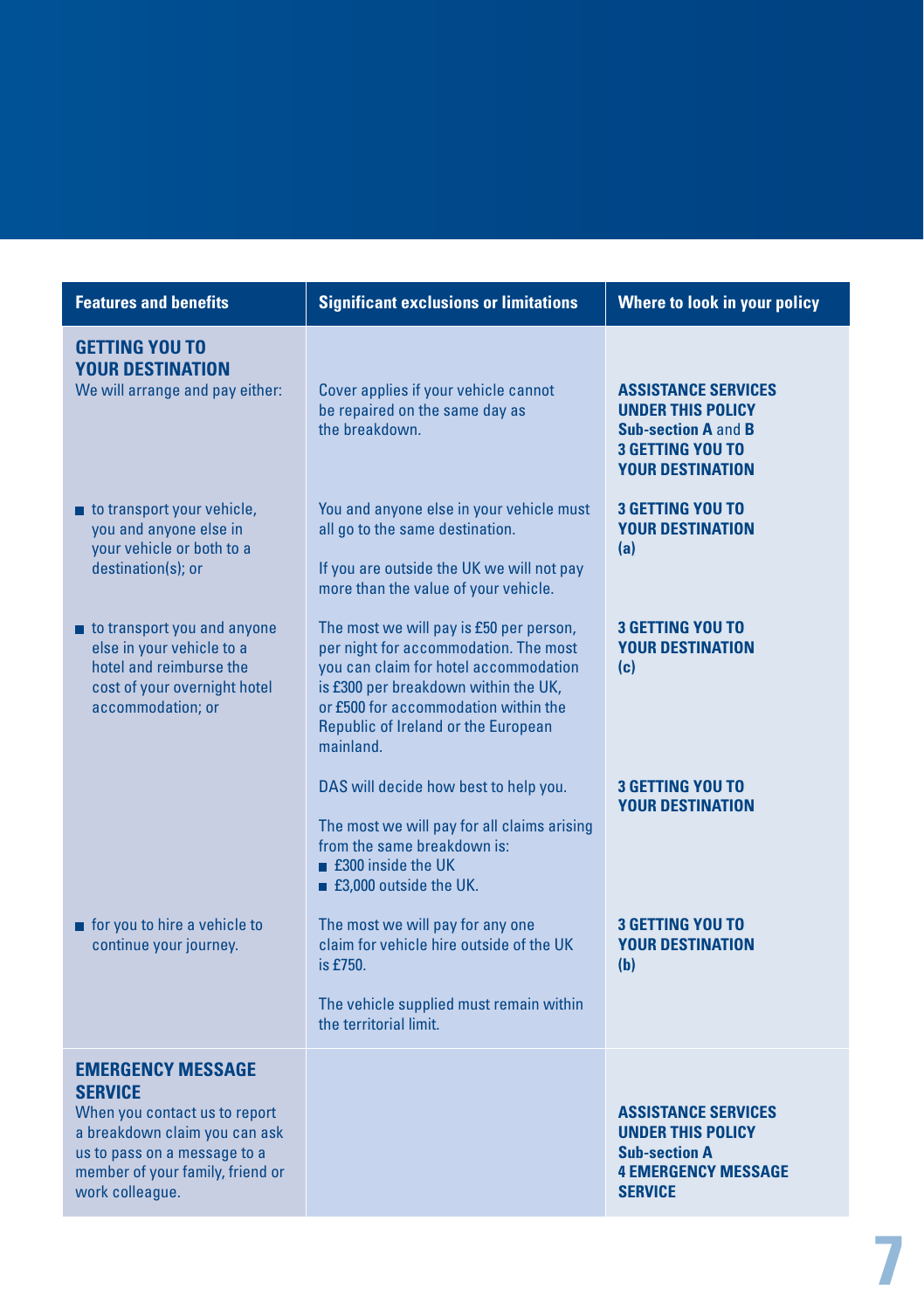| <b>Features and benefits</b>                                                                                                                                                                                                                                                                      | <b>Significant exclusions or limitations</b>                                                                                                                                                                                                                                                                                                                                                                                                                                                                                                                                          | Where to look in your policy                                                                                                                                 |
|---------------------------------------------------------------------------------------------------------------------------------------------------------------------------------------------------------------------------------------------------------------------------------------------------|---------------------------------------------------------------------------------------------------------------------------------------------------------------------------------------------------------------------------------------------------------------------------------------------------------------------------------------------------------------------------------------------------------------------------------------------------------------------------------------------------------------------------------------------------------------------------------------|--------------------------------------------------------------------------------------------------------------------------------------------------------------|
|                                                                                                                                                                                                                                                                                                   | We cannot accept claims:<br>within the first 48 hours of you taking<br>out cover unless your European Motor<br>Assistance Gold policy is taken out at<br>the same time as another agreement<br>(such as your motor insurance policy);<br>if you run out of oil, fuel or water;<br>if your vehicle is unsafe or<br>unroadworthy or has not been<br>routinely serviced.<br>The cost of spare or replacement parts,<br>fuel or repair materials, replacement of<br>broken windows or keys.<br>Recovery of a vehicle that cannot<br>be recovered by a standard trailer<br>or transporter. | <b>WHAT IS NOT COVERED</b><br><b>BY THIS POLICY</b><br>1<br>(and CONDITIONS 2)<br><b>WHAT IS NOT COVERED</b><br><b>BY THIS POLICY</b><br>$\overline{2}$<br>5 |
| <b>TERRITORIAL LIMIT</b><br>The European Union, the Isle<br>of Man, the Channel Islands,<br>Albania, Andorra, Bosnia<br>Herzegovina, Gibraltar, Iceland,<br>Liechtenstein, Macedonia,<br>Monaco, Montenegro, Norway,<br>San Marino, Serbia, Switzerland<br>and Turkey (west of the<br>Bosphorus). |                                                                                                                                                                                                                                                                                                                                                                                                                                                                                                                                                                                       | THE MEANING OF WORDS<br><b>IN THIS POLICY</b><br><b>Territorial limit</b>                                                                                    |
| <b>APPLICABLE LAW</b><br>This policy is governed<br>by English law.                                                                                                                                                                                                                               |                                                                                                                                                                                                                                                                                                                                                                                                                                                                                                                                                                                       | <b>CONDITIONS</b><br>$\overline{9}$                                                                                                                          |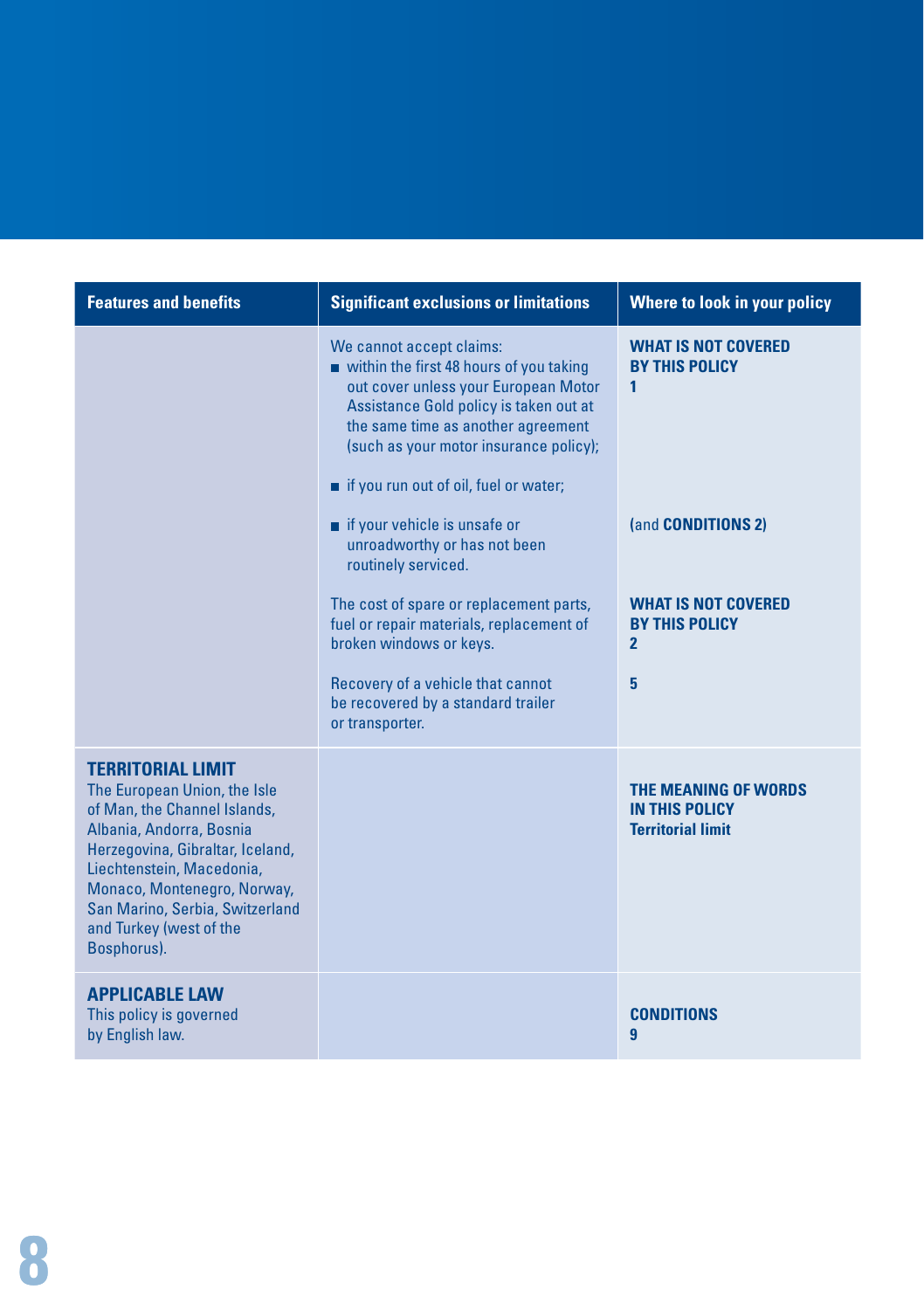# **CANCELLATION RIGHT**

We hope you are happy with the cover this policy provides. However, you can cancel the policy at any time by telling the person who sells you this policy. We can cancel the policy at any time as long as we give you at least 14 days notice. You can ask the person who sells you this policy about getting a refund of premium you have paid if the policy is cancelled.

#### **MAKING A CLAIM**

In the event of a breakdown call our Motor Assistance helpline on **0800 731 5123** or for European Assistance **+44 117 934 2177** and confirm your name, the registration number, make, model and colour of your vehicle, and the nature and location of the breakdown. Lines are open 24 hours a day, 365 days a year.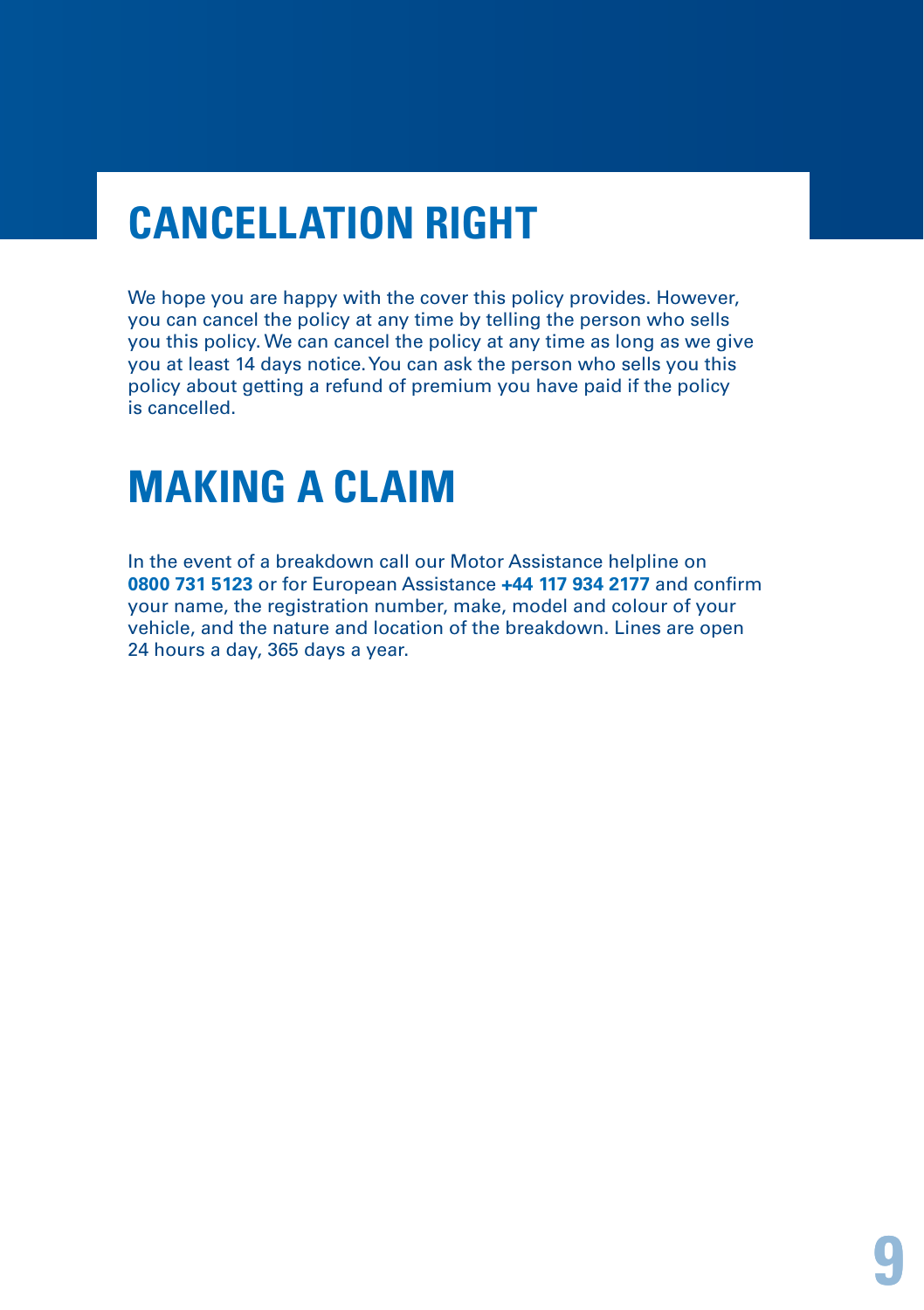# **HOW TO MAKE A COMPLAINT**

We always aim to give you a high quality service. If you think we have let you down, please write to our Customer Relations Department at our DAS Head Office address below.

Or you can phone us on **0844 893 9013** or email us at **customerrelations@das.co.uk** Details of our internal complaint-handling procedures are available on request.

If you are still not satisfied, you can contact the Insurance Division of the Financial Ombudsman Service at: **South Quay Plaza | 183 Marsh Wall | London | E14 9SR.** You can also contact them on: **0800 023 4567** (free from a landline), **0300 123 9123** (free from some mobile phones) or email them at: **complaint.info@financial-ombudsman.org.uk** Website: **www.financial-ombudsman.org.uk**

Using this service does not affect your right to take legal action.

**DAS Head and Registered Office: DAS Legal Expenses Insurance Company Limited | DAS House | Quay Side | Temple Back | Bristol | BS1 6NH** 

**10**

DAS is covered by the Financial Services Compensation Scheme (FSCS). You may be entitled to compensation from the scheme if DAS cannot meet its obligations. This will be dependent on the type of business and the circumstances of the claim. You can get more information about the compensation scheme arrangements from the FSCS website, **www.fscs.org.uk**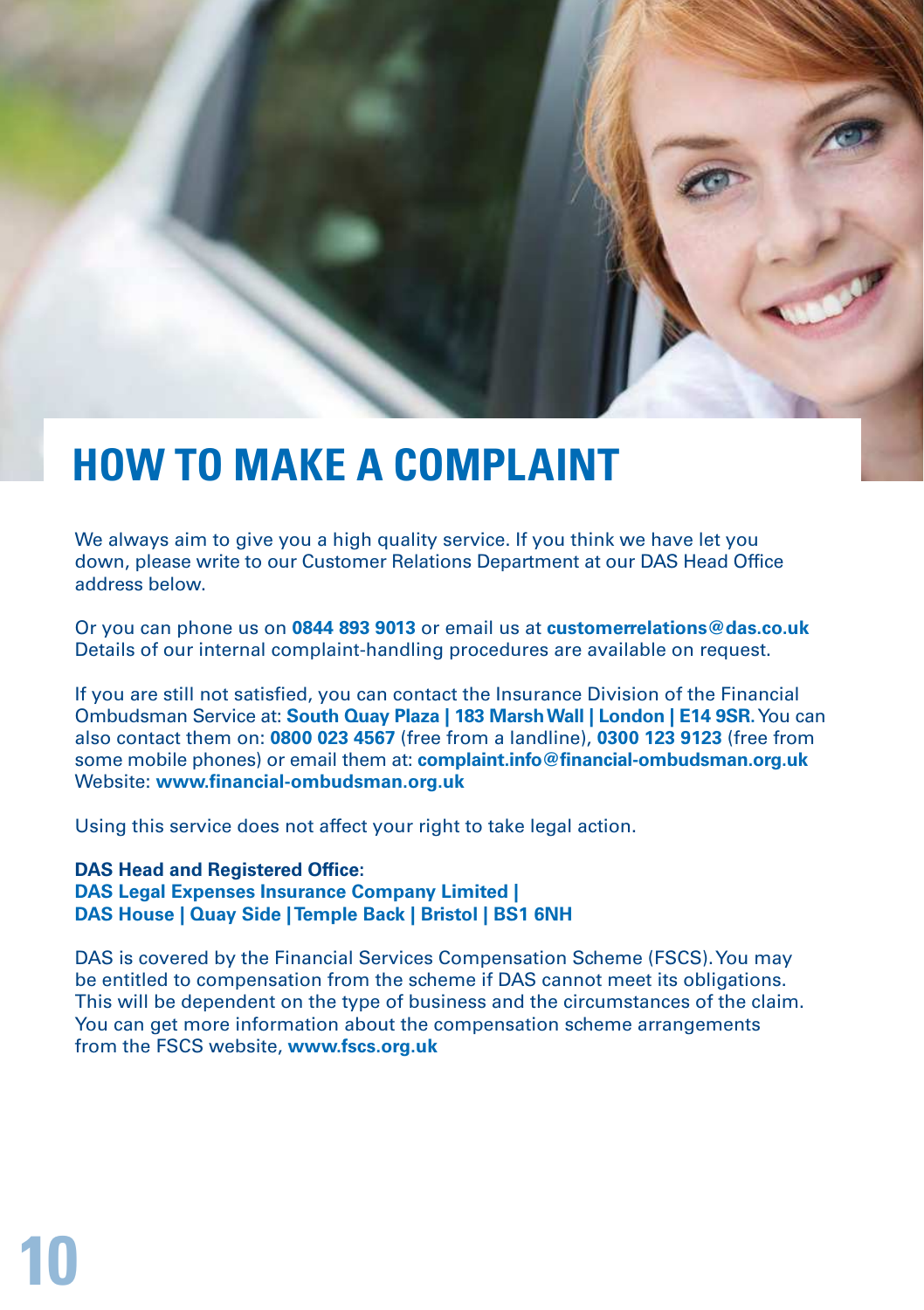# **WHY TAKE DAS COVER?**

DAS is very experienced in providing help to motorists after accidents and breakdowns. Always at the forefront of technology, our assistance operation boasts some of the friendliest and best-trained helpline advisers.

## **HOW TO CONTACT US**

Dial the DAS emergency number shown on your policy document from any phone, including mobiles. When using SOS phones on UK motorways, tell the police operator that your motoring organisation is DAS. We will need your location and car registration number. There is no policy number to remember. With DAS on your side, peace-of-mind motoring comes as standard.

#### **HOW TO ARRANGE COVER**

Simply pay the premium (plus tax) which your insurance adviser tells you.